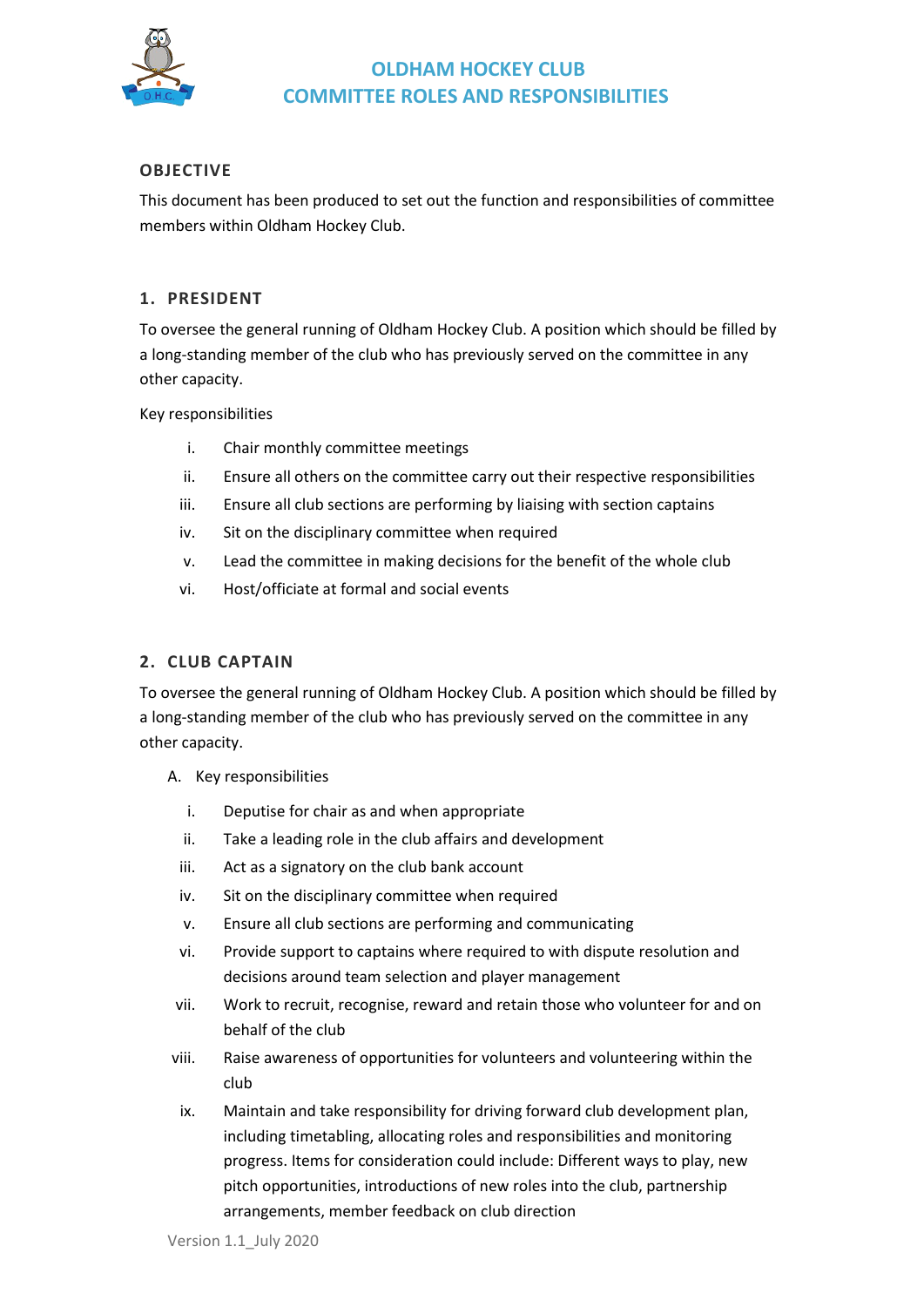

### **3. CLUB TREASURER**

To ensure the management of the club finances and advise the club captain and the committee of the clubs up to date financial position.

- A. Key responsibilities
	- i. Manage the club financial accounts
	- ii. Prior to each season, agree a budget for identified activities with the committee and recommend subscription rates
	- iii. Primary contact for all invoices
	- iv. Act as signatory on the club accounts
	- v. Collect and monitor receipt of subscription costs from all sections of the club
	- vi. Sit on the disciplinary committee when required
- vii. Receive, validate, and arrange payment of all bills
- viii. Pay affiliation fees as appropriate
- ix. Ensure that the club has public liability insurance
- x. Present an account of the club finances at each committee meeting
- xi. Provide a review of accounts at the AGM
- xii. Facilitate search for club sponsorship
- xiii. Liaise with other members responsible for aspects of club finance;
	- *1. Club and fixtures secretaries*
	- *2. Team captains*
	- *3. Sponsorship and fundraising activities*
	- *4. Junior committee*

### **4. CLUB SECRETARY**

To ensure the administrative function of Oldham Hockey Club is carried out efficiently and effectively.

- A. Key responsibilities
	- i. To liaise with other members responsible for club administration
	- ii. Maintain the club membership list and player contact details supported by the treasurer
	- iii. Sit on the disciplinary committee when required
	- iv. Ensure all new members are registered with the appropriate bodies
	- v. Primary contact for correspondence and dealing with it promptly
	- vi. Prepare and circulate agenda for committee meetings
- vii. Attend monthly committee meetings and record and circulate minutes
- viii. Send notice of the forthcoming meetings and AGM
- ix. Act as signatory on the club accounts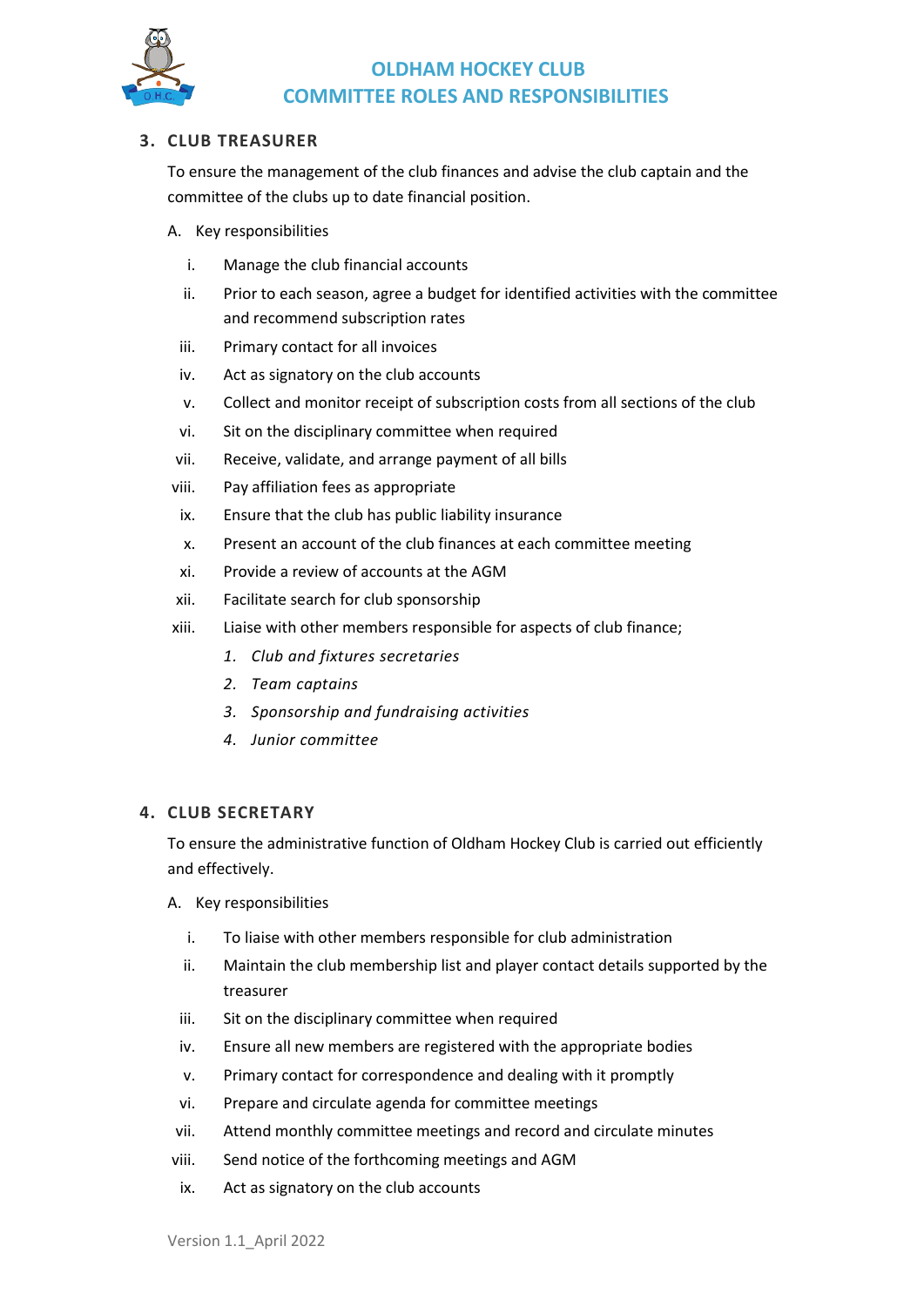

### **5. WELFARE OFFICER**

To ensure the welfare of all members.

- A. Key responsibilities
	- i. Assist the club to fulfil its responsibilities to safeguard children and young people
	- ii. To be the first point of contact for any Oldham Hockey member where concerns about children's welfare, poor practice or child abuse are identified
	- iii. Ensure all those who need to undergo DBS checks do so
	- iv. Organise first aid course for those deemed appropriate
	- v. Be the first point of contact with England hockey's child welfare officer
	- vi. Implement England Hockey's reporting and recording procedures
- vii. Keep record of relevant certificates
- viii. Promote England hockey's best practice guidance/code of ethics and behaviour within the club

#### **6. FIXTURES SECRETARY**

To ensure the pitch is maintained and suitable for play. Book and arrange fixtures for upcoming season, liaise with club captains, opposition, and league secretaries to adjust fixtures as arises during season.

- A. Key responsibilities
	- i. Liaise with club secretary to organise bookings for all fixtures and trainings and reschedule as required
	- ii. Be the main point of contact with relevant pitch booking companies
	- iii. Ensure the pitch and changing rooms are kept to appropriate standard and deal with any issues that may arise
	- iv. Liaise with the committee to ensure pitch area is well maintained and report any issues if action is required
	- v. Attend selection meetings with current lists of playing members and relevant fixtures details
	- vi. During season manage requests for additional pitch time and cancellations
	- vii. Monitor pitch cancellations due to poor weather, advise treasurer

### **7. JUNIOR DEVELOPMENT OFFICER**

To work with committee to oversee the development of the junior section ensuring that the club is offering hockey to all ages and abilities.

A. Key responsibilities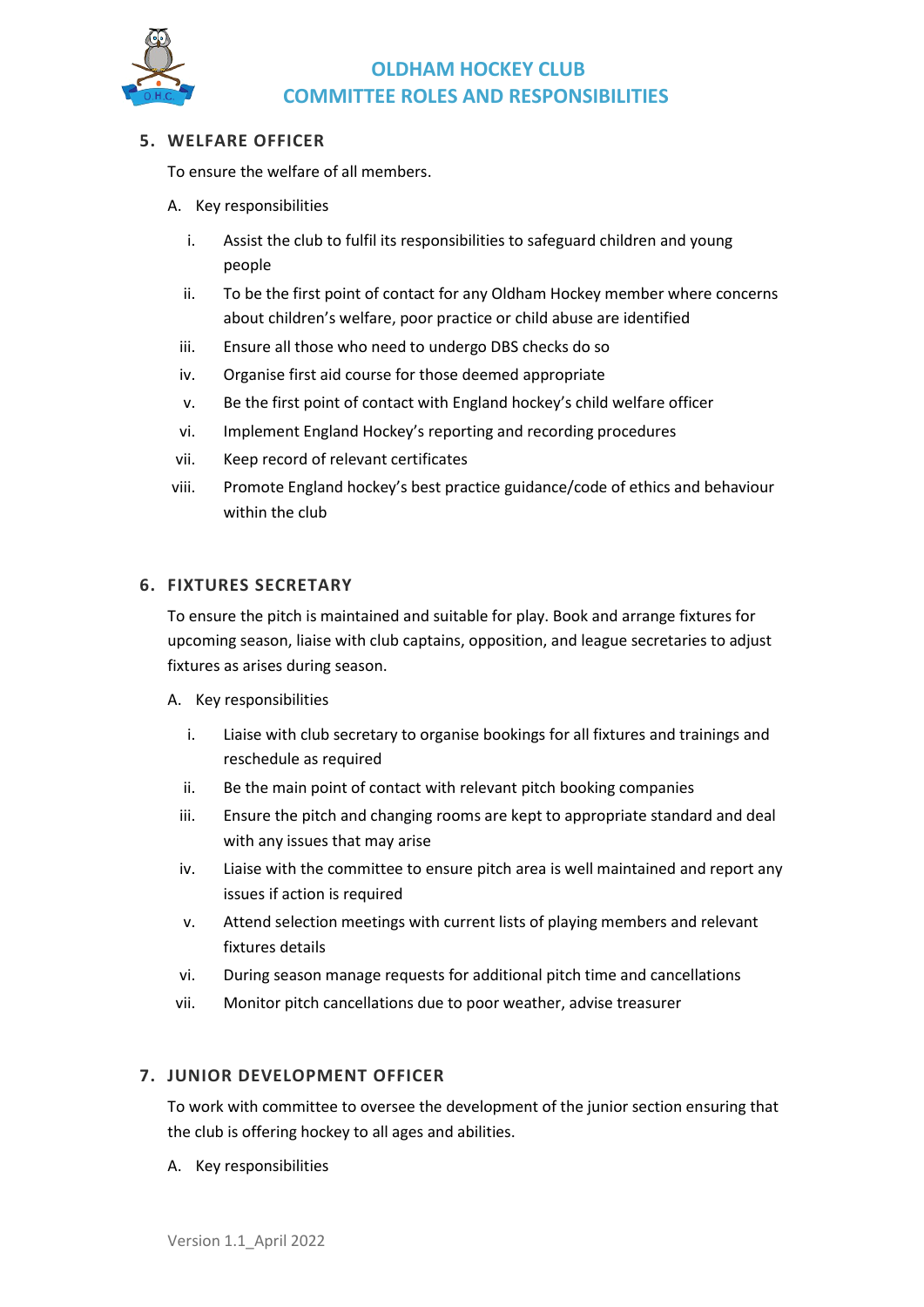

- i. To liaise with the junior coaches in all aspects of junior performance
- ii. To oversee the recruitment of junior team managers
- iii. Deliver on outcomes that have been agreed for any potential funding
- iv. Support and increase out-school opportunities for hockey in the area
- v. Increase links with primary and secondary schools

### **8. JUNIORS SECRETARY**

To work with committee and development officer to oversee the running of the junior teams.

- A. Key responsibilities
	- i. To represent the junior section at committee meetings
	- ii. To liaise with the junior coaches in the growth of junior membership
	- iii. Ensure that junior development is properly represented at senior team selection
	- iv. Be aware of the club policy on safeguarding and protecting young people in hockey
	- v. Liaise with team managers ensuring team selection and attendance at tournaments
	- vi. Liaise with treasurer ensuring entries and payments for tournaments and competitions
- vii. Maintain the club junior membership list and player contact details supported by the treasurer
- viii. Primary contact for junior correspondence and dealing with it promptly

### **9. UMPIRES SECRETARY**

To support the committee in providing umpires for club games with the appropriate qualifications. Promote the qualification of new umpires.

- A. Key responsibilities
	- i. Maintain a register of all club umpires including level, training courses attended etc.
	- ii. Work with the committee to ensure umpire development
	- iii. Ensure that all umpires are appropriately registered with the various leagues as appropriate
	- iv. Coordinate allocation of umpires to games on a weekly basis

### **10.SOCIAL AND FUNDRAISING SECRETARY**

To schedule and organise the club social calendar and fundraising events.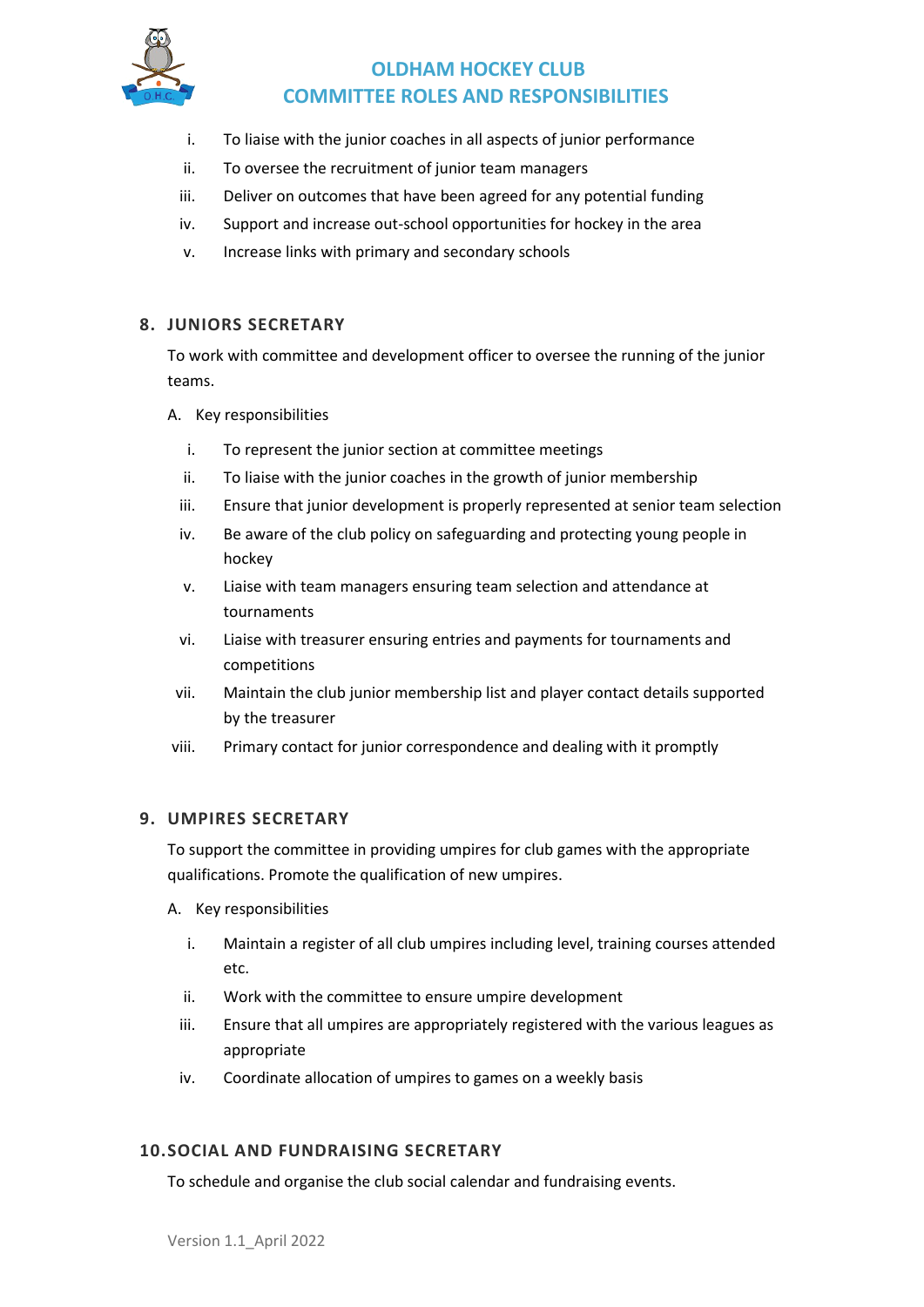

#### A. Key responsibilities

- i. Publish the social calendar to club members
- ii. Organise and run social events through the year such as start of season event, Christmas party, club presentation
- iii. Organise and run fundraising events to help cover running costs over the season
- iv. Liaise with the treasurer re planned costs of events
- v. Liaise with captains for awards to be given at end of season

### **11. GRANTS AND FUNDING COORDINATOR**

To research, monitor and apply for any suitable funding available to the club.

- A. Key responsibilities
	- i. Research and monitor local and national funding opportunities
	- ii. Project manage or apply for funding opportunities with the assistance of other committee members
	- iii. Assist with any fundraising events put on by the club
	- iv. Liaise with the treasurer in relation to budgets and funding

### **12.MEDIA OFFICER**

To promote the Club internally and externally.

- A. Key responsibilities
	- i. Act as a point of contact for the external promotion of the club
	- ii. Publish website and social media content from matches, training, social events
	- iii. Recommend any required updates to the website
	- iv. Ensure there is effective communication between all parts of the club

#### **13.TEAM CAPTAINS**

To ensure the smooth running of their team.

- A. Key responsibilities
	- i. Attend selection meetings
	- ii. Work with other team captains to ensure available players are optimally allocated each week
	- iii. Provide first point of contact for players seeking advice
	- iv. Link with club secretary and treasurer to ensure all squad members have paid their annual subscription
	- v. Promote club events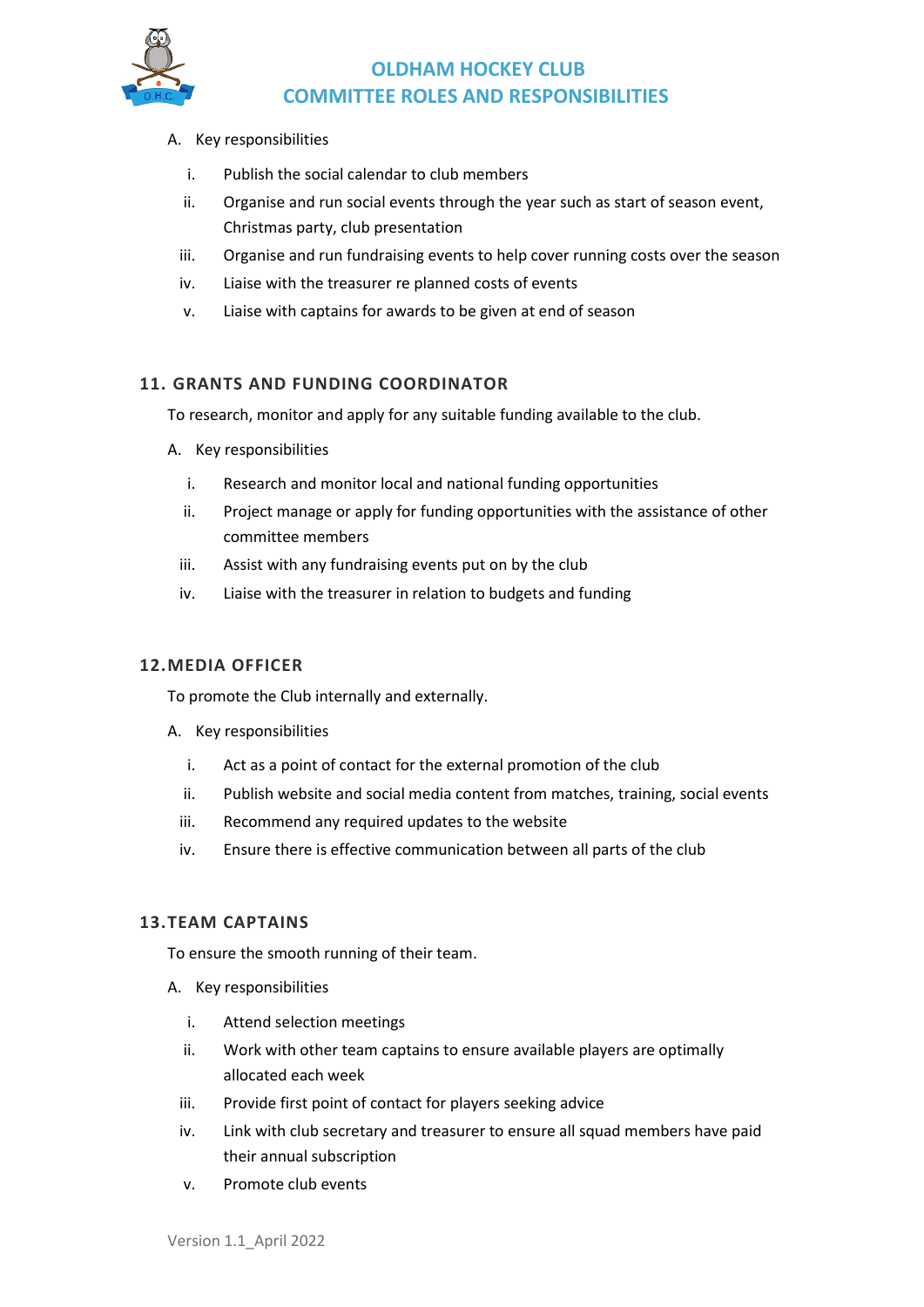

- vi. Provide content from matches for media officer as and when required
- vii. Liaise with junior section to aid integration of junior players to senior teams
- viii. To minimise loss of players from the club
- ix. To be the first point of contact for possible new players
- x. Publish on fixtures live
- xi. Provide match balls for all home games
- xii. Advise opposition of location of timing of home games in accordance with league and ensure no colour clashes
- xiii. Complete incident report if and when required

### **14.VICE TEAM CAPTAINS**

To assist in the smooth running of their team.

- A. Key responsibilities
	- i. Attend selection meetings
	- ii. Provide support to captains
	- iii. Work with other team captains and vices to ensure available players are optimally allocated each week
	- iv. Collect any match fees as and when required
	- v. Link with the umpire secretary to ensure umpire is arranged for matches
	- vi. Pay umpires
- vii. Collect player of the match votes after each game and keep track of votes to determine player of the year at the end of season

#### **15.JUNIOR TEAM MANAGERS**

To ensure the smooth running of their team.

- A. Key responsibilities
	- i. To liaise with the junior secretary to make team selection for tournaments and competitions
	- ii. To be the point of contact to communicate fixture dates and venues to parents and players
	- iii. Be in attendance at matches
	- iv. Liaise with club treasurer to ensure training and tournament fees are paid

#### **16.KIT MANAGER**

To manage all elements of club kit, including new designs and proactive liaison with sellers and suppliers.